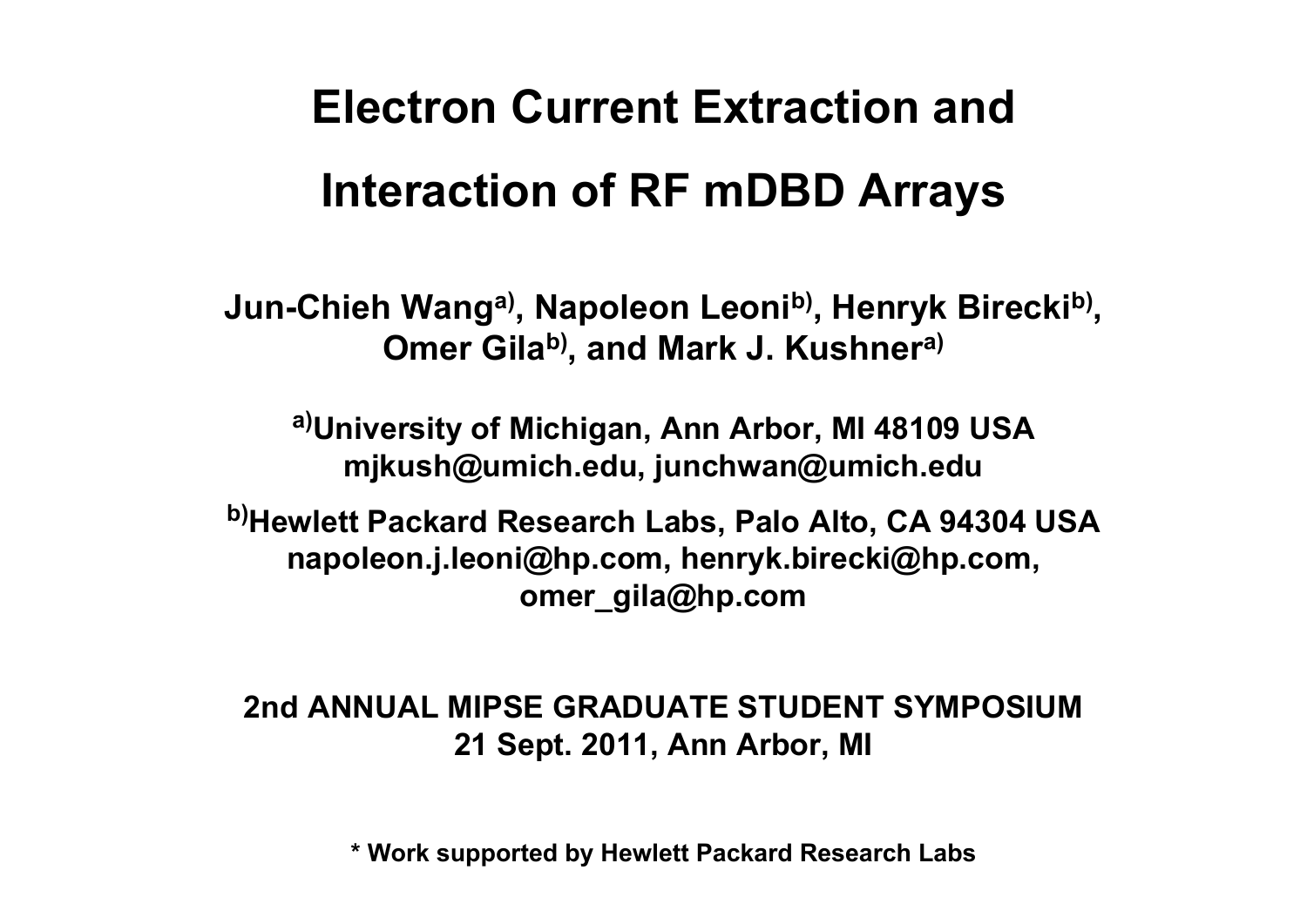## **AGENDA**

- **Introduction to micro-Dielectric Barrier Discharges (mDBD)**
- **Current extraction**
- **Description of model**
- **Scaling of mDBD Arrays** 
	- $\bullet$  mDBD sustained in N<sub>2</sub> (1 atm)
	- **In Phase/Out-of-phase Excitation**
	- **Aperture Spacing, Dielectric Constants, Frequencies, Gas Mixture**
- **Concluding Remarks**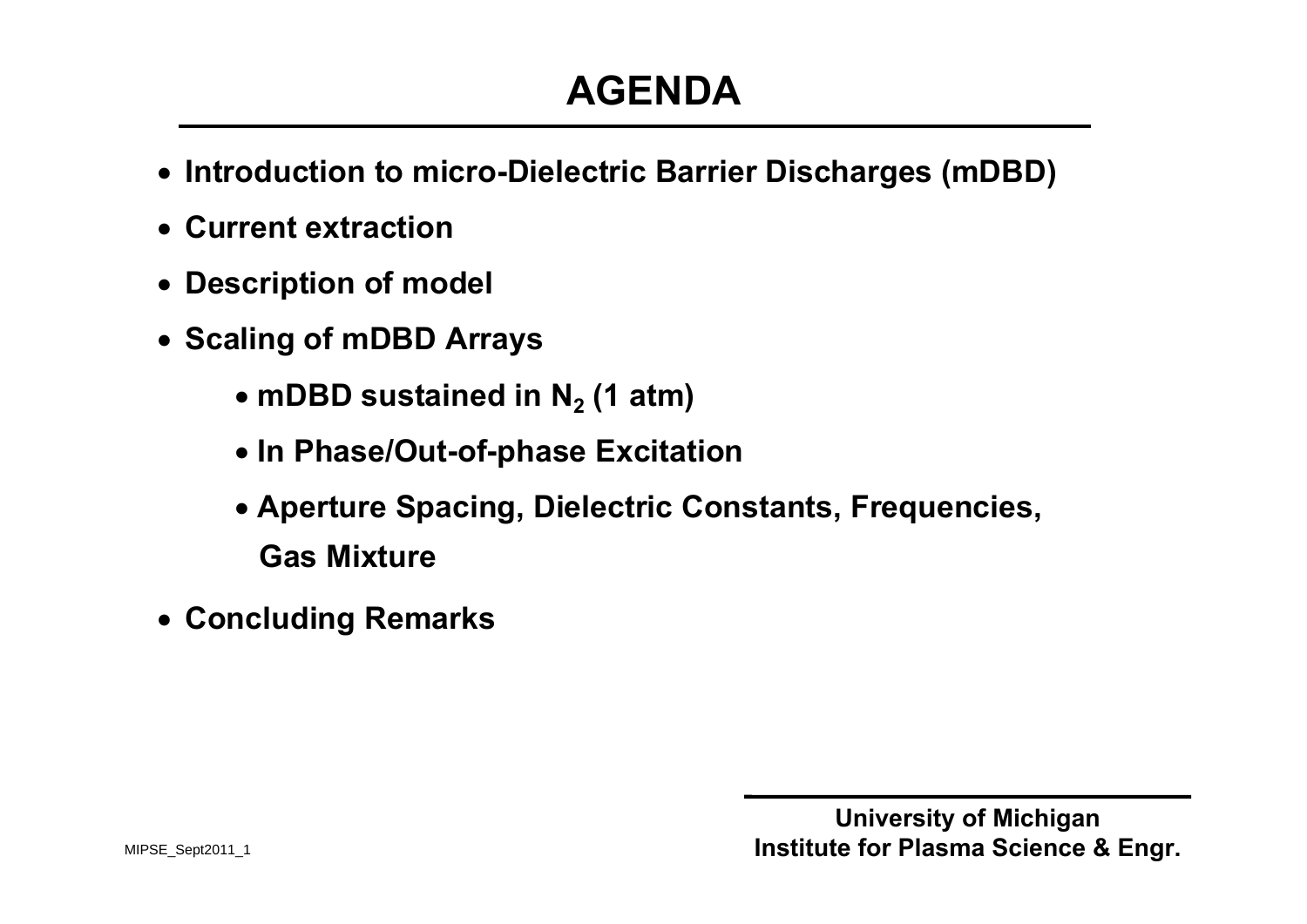# **DIELECTRIC BARRIER DISCHARGES**

- **The plasma in DBDs is sustained between electrodes of which one (or both) is covered by a dielectric.**
- **When the plasma is initiated, the underlying dielectric is electrically charged, removing voltage from the gap.**
- **The plasma is terminated when the gap voltage falls below the selfsustaining value and so preventing arcing.**
- **On the following half cycle, a more intense electron avalanche occurs due to the higher voltage across the gap from previously charged dielectric.**



**http://www.calvin.edu/~mwalhout/discharge.htm**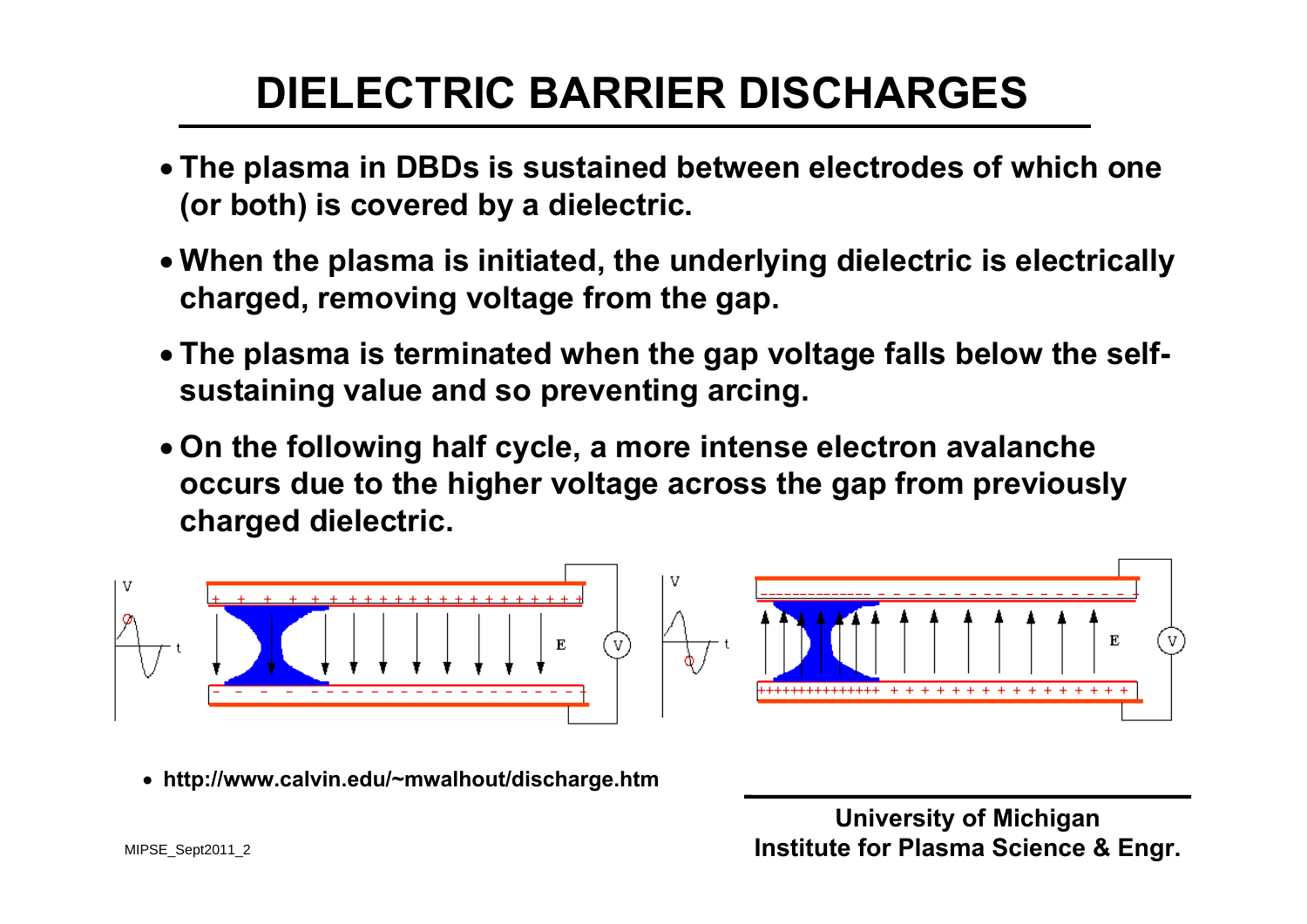## **MICRO-DBD ARRAYS**

- **Microplasmas (10s to 100s m) are interesting for planar current sources due to the ability of fabricating large arrays.**
- **Non-arcing, micro-DBDs (mDBDs) using rf voltages are attractive for arrays due to inexpensive mass or area-selective modification.**



- **mDBDs are being developed for electrographic surface patterning at atmospheric pressure.**
- **Electron beams extracted from arrays form charges (dots) at selected locations on the imaging surface to create the latent image.**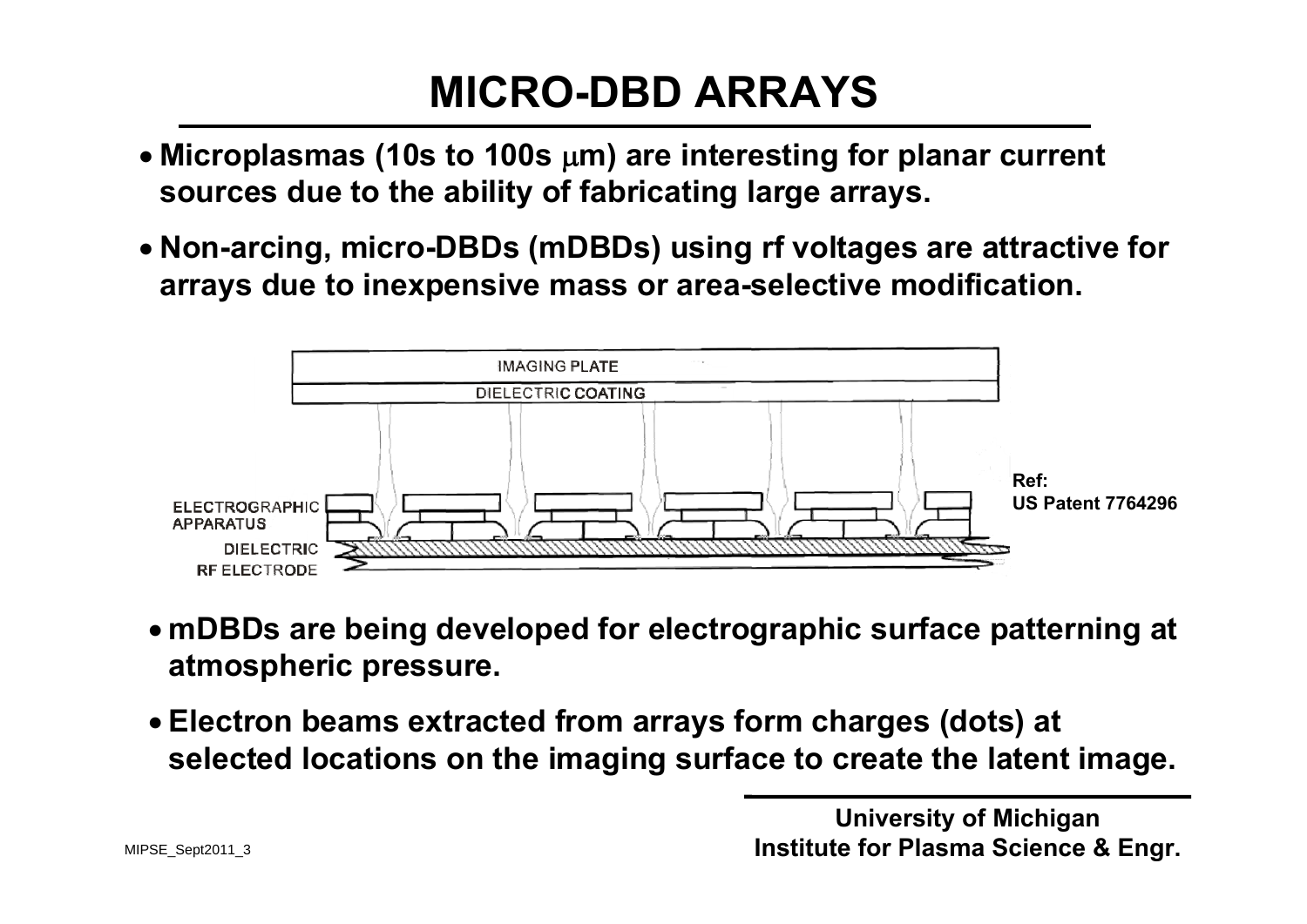# **SCALING OF MICRO-DBDs ARRAYS**

- **At atmospheric pressure, plasma formation and decay times can be a few ns whereas the rf period is 10s to 100s ns – the mDBD may need to be re-ignited with each cycle.**
- **Electron extraction from mDBD arrays may require a third electrode and so the electrode structure is important to the operation.**
- **The properties of mDBDs arrays can be optimized for producing photons, excited states or charge species by independently controlling apertures, and by choice of repetition rate, pulse shape and materials.**
- **We have computationally investigated the extraction of electron current from mDBDs arrays:**
	- **Geometry**
	- **Frequency**
	- **Dielectric materials**
	- **Gas composition**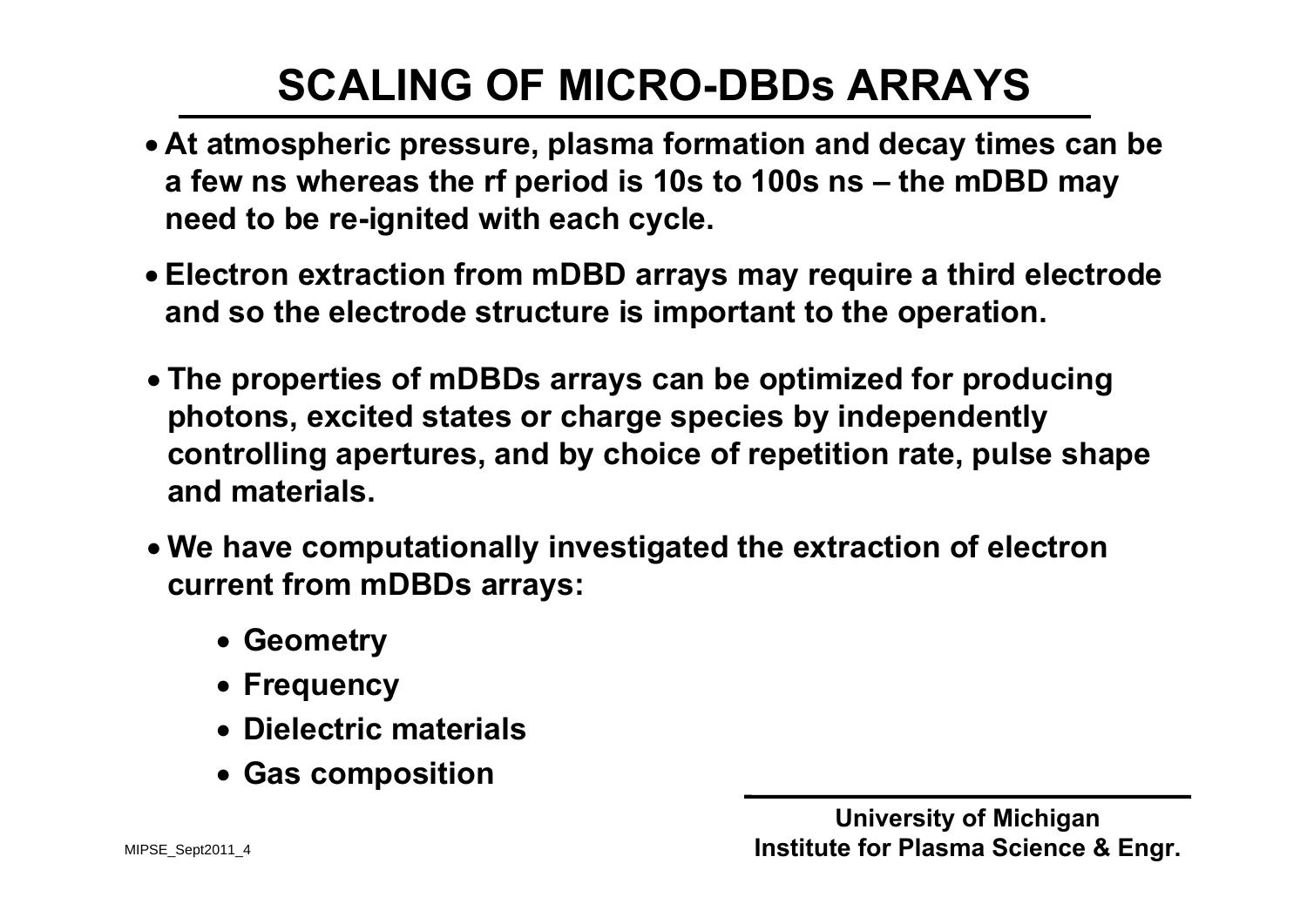## **MODELING PLATFORM:** *nonPDPSIM*

- Poisson's equation:  $\nabla \cdot (\varepsilon \nabla \Phi) = -(\sum q_i N_i + \rho_s)$ *j*  $\nabla \cdot (\varepsilon \nabla \Phi) = -(\sum q_j N_j + \rho_j)$
- $\bullet$  Transport of charged and neutral species:  $\qquad \partial N_{_f}/\partial t = -\nabla \cdot \bar{\Gamma}_{_f} + S_{_f}$ /  $\partial t = -\nabla \cdot \vec{\Gamma}$
- Surface Charge:  $\partial \rho_{s}/\partial t = [\sum q_{j}\big(\!\!-\!\nabla \cdot \vec{\Gamma}_{j} + S_{j}\big) \!\!-\!\nabla \cdot \big(\sigma \big(\!\!-\!\nabla \Phi\big)\!\!\big)]_{\textrm{\tiny material}}$ *j*  $\partial \rho_{_S}$  /  $\partial t$  = [  $\sum q_{_J}$   $\left(-\nabla \cdot \vec{\Gamma}_{_J} + S_{_{J}} \right)$   $- \nabla \cdot (\sigma(-\nabla \Phi))$ ]
- **Electron Temperature (transport coefficient obtained from Boltzmann's equation**

$$
\partial (n_e \varepsilon)/\partial t = \vec{j} \cdot \vec{E} - n_e \sum_i \Delta \varepsilon_i K_i N_i - \nabla \cdot (5 \vec{\phi}_e \varepsilon / 2 - \overline{\overline{\kappa}} (T_e) \cdot \nabla T_e)
$$

**Radiation transport and photoionization:** 

$$
S_m(\vec{r}_i) = N_m(\vec{r}_i) \cdot \sum_k \sigma_{mk} A_k \int N_k(\vec{r}_j \cdot) G_k(\vec{r}_j \cdot, \vec{r}_i) d^3 \vec{r}_j \cdot G(\vec{r}_j \cdot, \vec{r}_i)
$$

$$
G(\vec{r}_j^{\cdot\cdot},\vec{r}_i)=\frac{\exp\left(-\sum_l\prod_{\vec{r}_j}^{\vec{r}_i}\sigma_{lk}N_l(\vec{r}_j^{\cdot\cdot})d\vec{r}_j^{\cdot\cdot}\right)}{4\pi\left|\vec{r}_j^{\cdot\cdot}-\vec{r}_i\right|^2}
$$

 **Electron Monte Carlo Simulation tracks sheath accelerated secondary electrons produced by ion and UV bombardment of surfaces.** 

**University of Michigan** MIPSE\_Sept2011\_5 **Institute for Plasma Science & Engr.**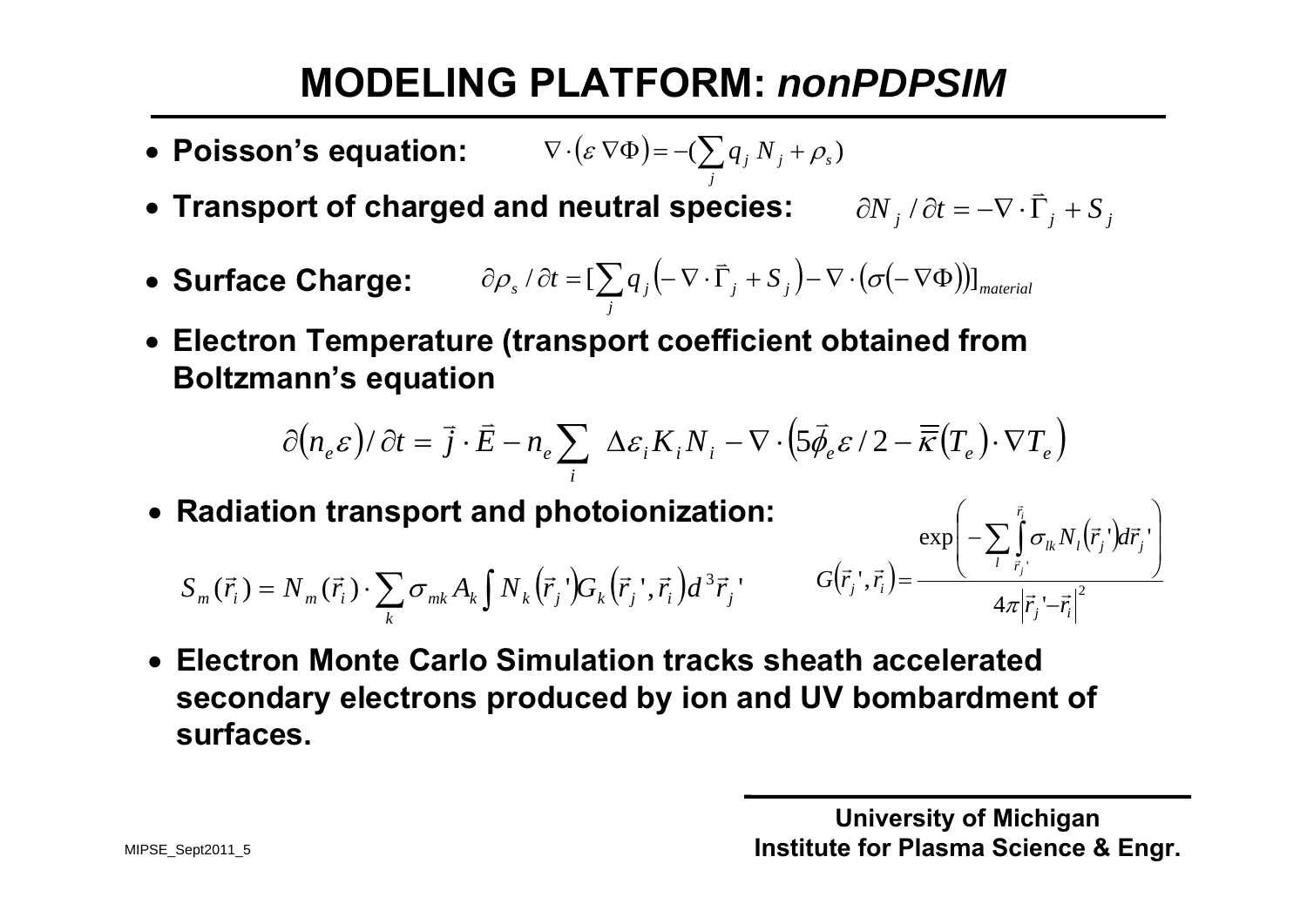## **SINGLE APERTURE: GEOMETRY**

- **The mDBD is a "sandwich" of alternating electrodes and dielectrics.**
- **rf metal electrode embedded in a printed-circuit-board.**
- **Negatively DC biased discharge electrode separated from rf by dielectric sheet - 35 <sup>m</sup> opening**
- **Less-negatively DC biased screen electrode separated from the discharge electrode acts as an anode switch**
	- **Extracts charge out of cavity**
	- 0 **Narrow the current beam**
- **Apertures are circular – modeled as 2D slots to enable modeling of multiple apertures.**

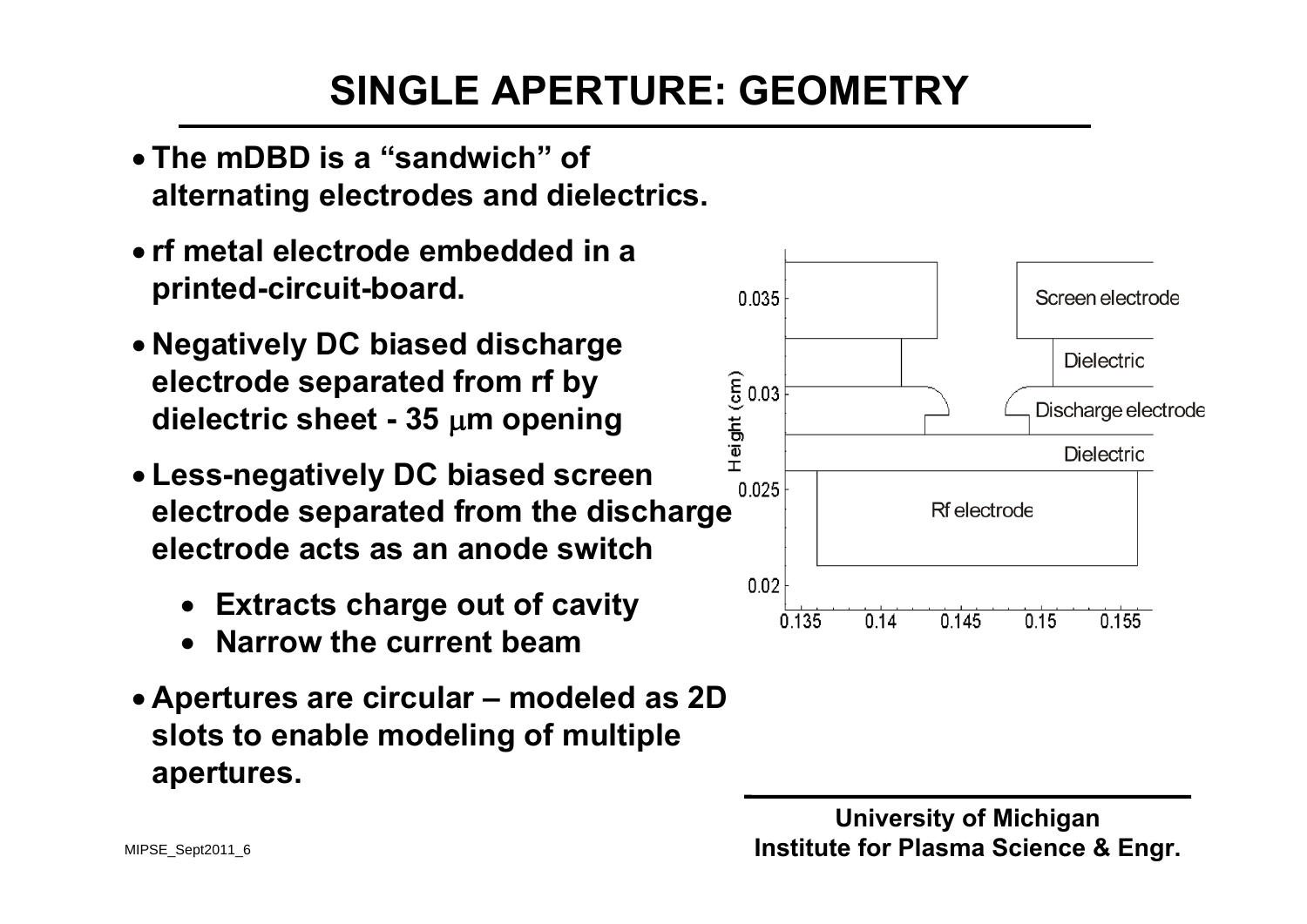#### **MULTIPLE APERTURES: GEOMETRY**

- **Grounded electrode covered with 25 <sup>m</sup> dielectric sheet separated from screen electrode by 410 m gap.**
- **rf: -2 kV DC, 1.4 kV AC at 2.5-25 MHz.**
- **Discharge: -2 kV, Screen: -1950 V, top electrode grounded**

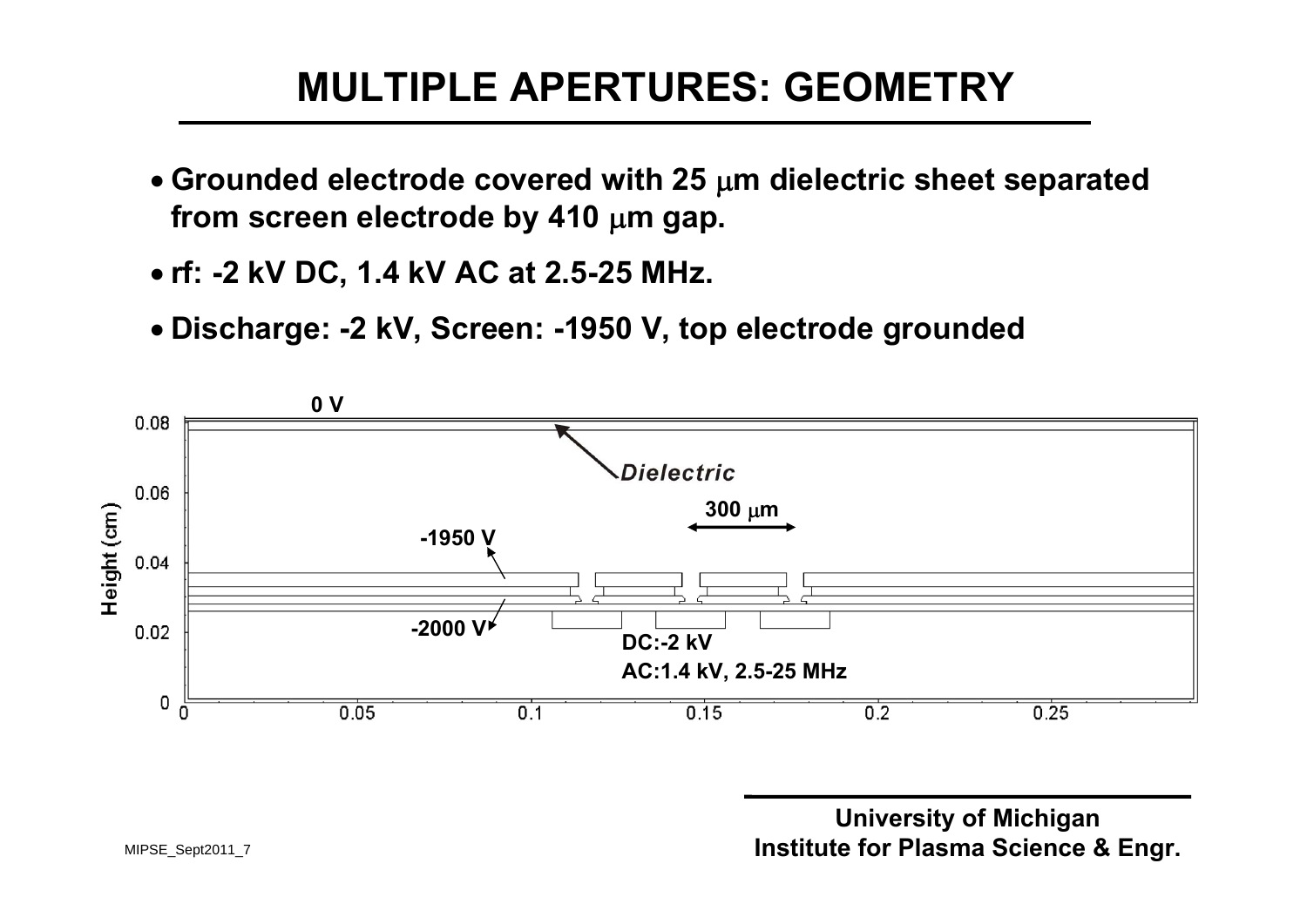

**(1016 cm-3, 5 dec)** MIPSE\_Sept2011\_8

**Institute for Plasma Science & Engr.**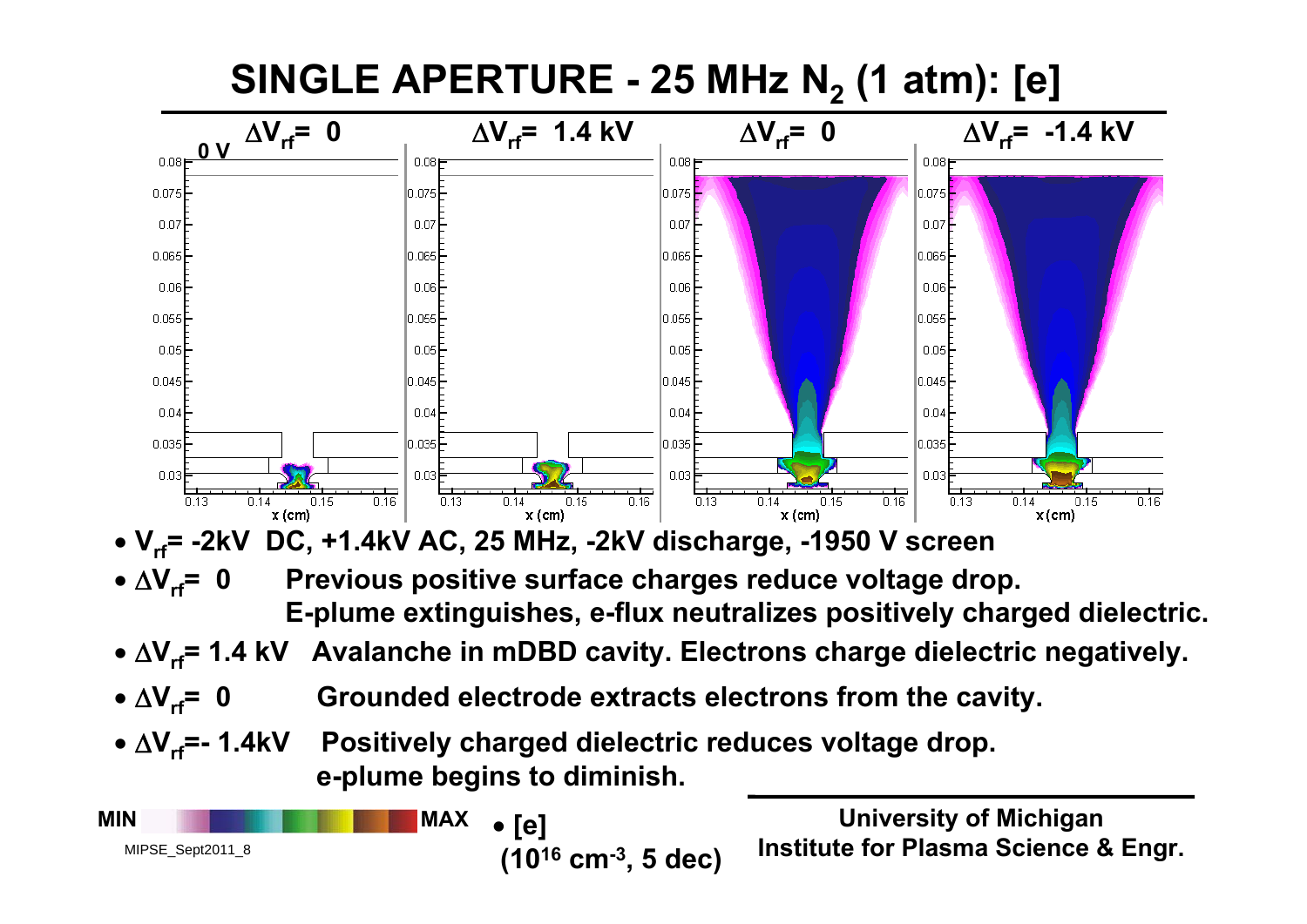#### **SINGLE APERTURE - 25 MHz N2 (1 atm): [e], E/N, Te**



MIPSE\_Sept2011\_9

**Institute for Plasma Science & Engr.**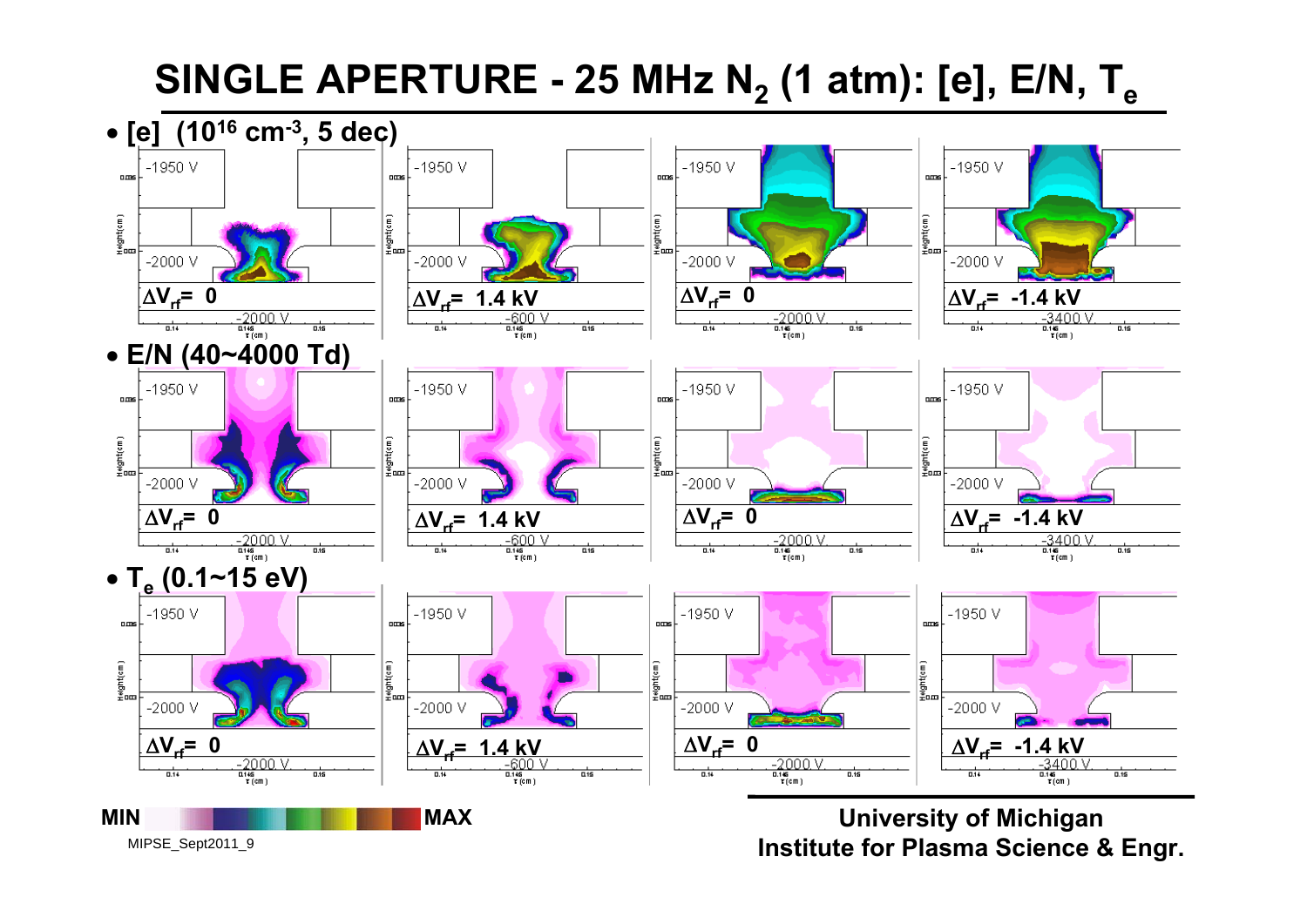#### **SINGLE APERTURE - 25 MHz N2 (1 atm): Se+Ssec**



- Larger E/N at  $\Delta V_{rf}$  zero-crossing due to previously charging of dielectric. T<sub>e,</sub> S<sub>e</sub> and S<sub>sec</sub> follow E/N.
- **Ionization due to secondary electrons from surface seeded by positive ions and UV photons are slightly larger than bulk ionization.**
- **Plasma shields electric field, lowers E/N, reduces ionization.**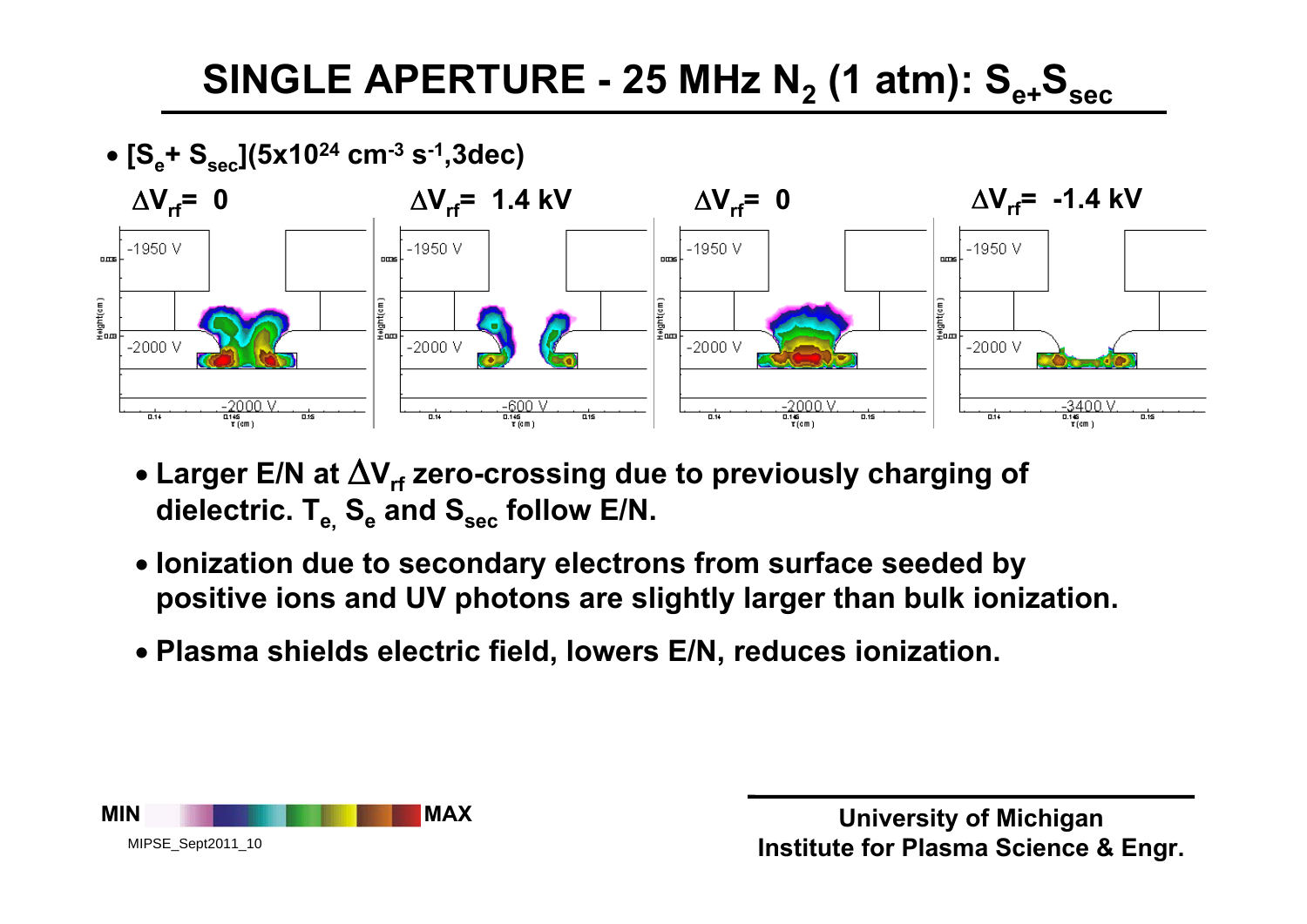## **MULTIPLE APERTURES: IN PHASE EXCITATION**

 **With simultaneous extraction of electron current, the integrated flux can be uniform provided plumes are below the "space charge" limit of affecting their neighbors.**

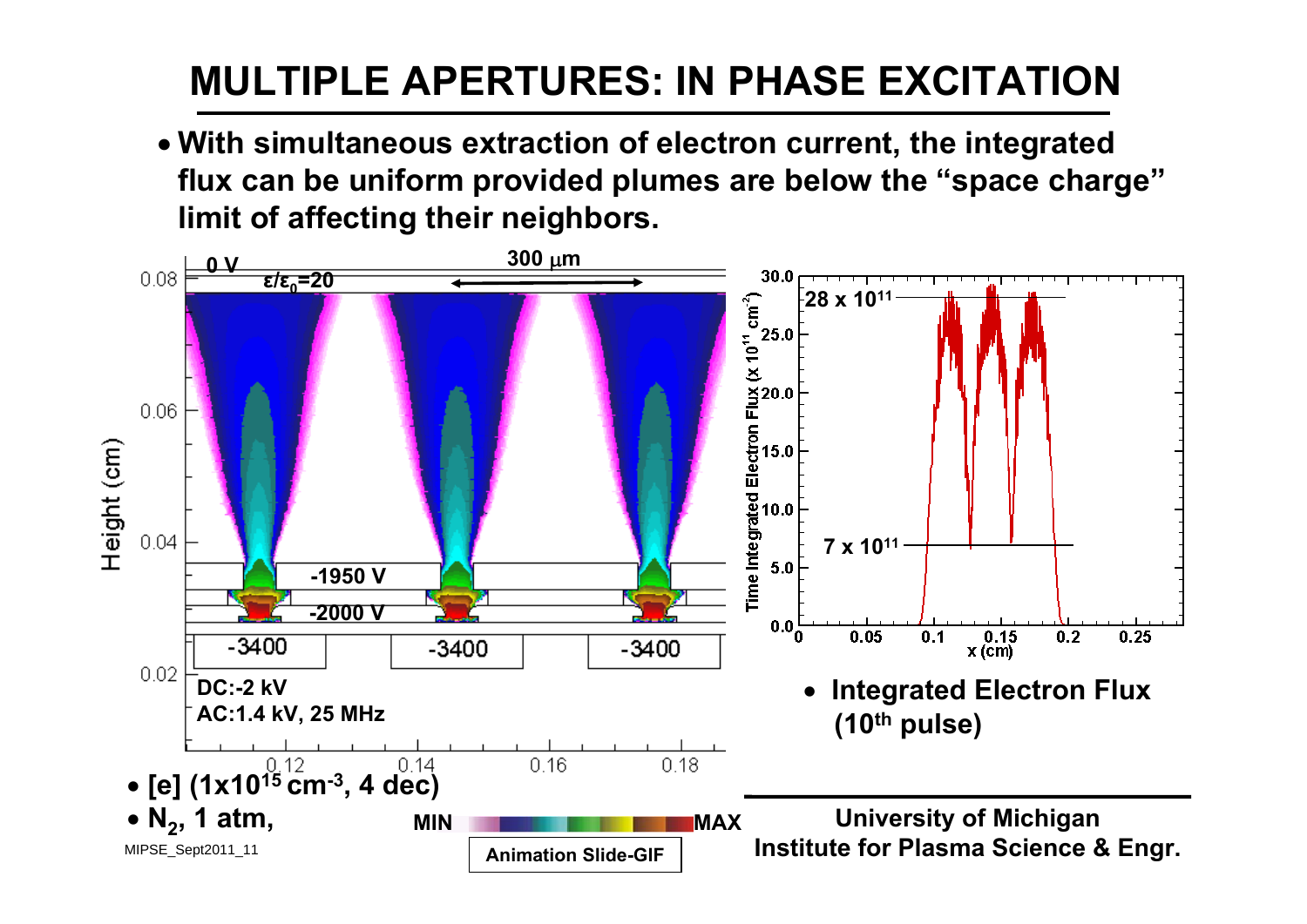## **MULTIPLE APERTURES: OUT OF PHASE EXCITATION**

 **Delaying the center aperture by ¼ cycle increases integrated electron flux between apertures; e-plume propagates with less interference. Peak fluxes are not greatly affected.** 

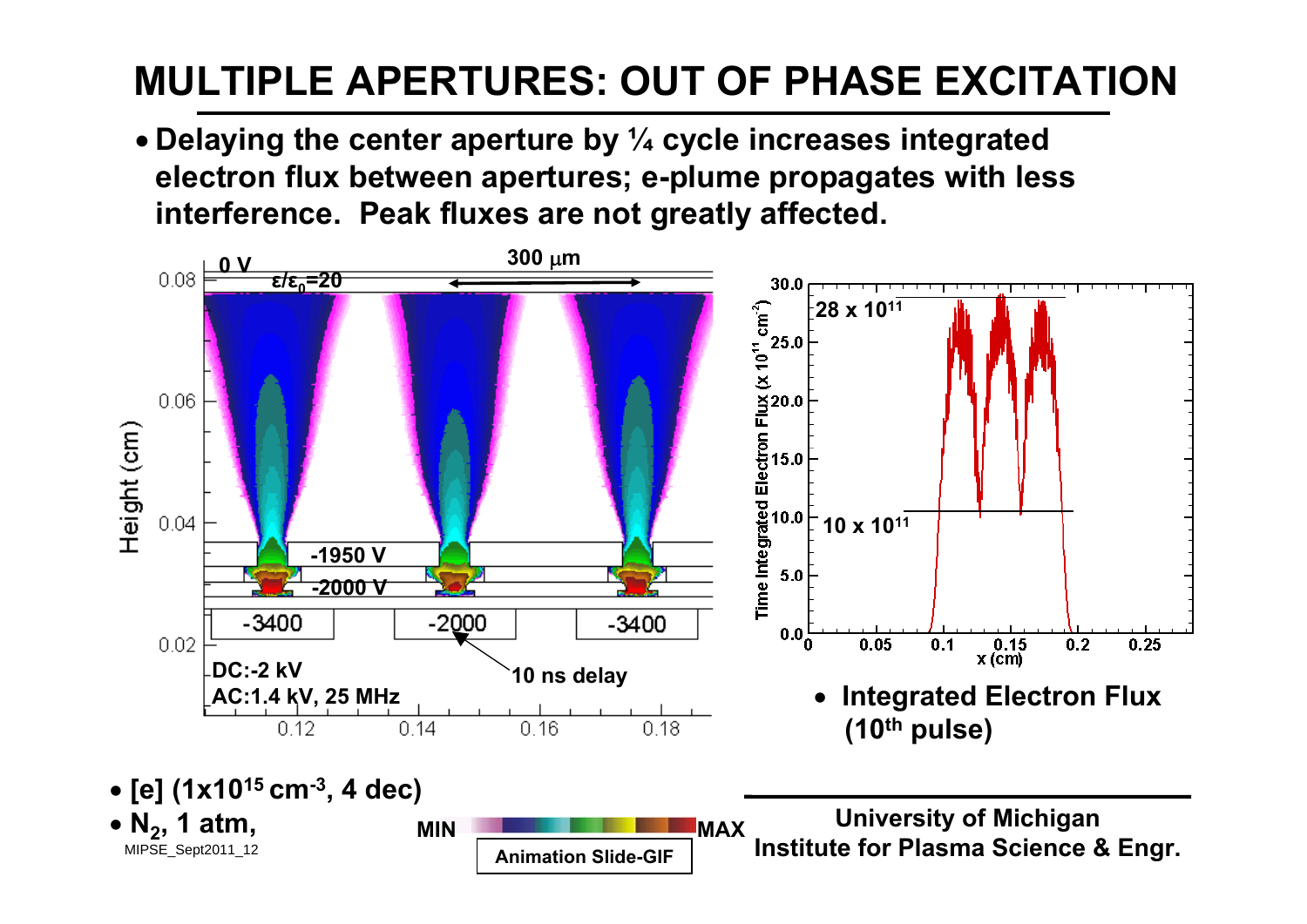#### **MULTIPLE APERTURES: SPACING**

 **Decreasing the aperture spacing (300m 110<sup>m</sup> ), electron plumes merge and are slightly focus in the gap due to the accumulating positive ions.**

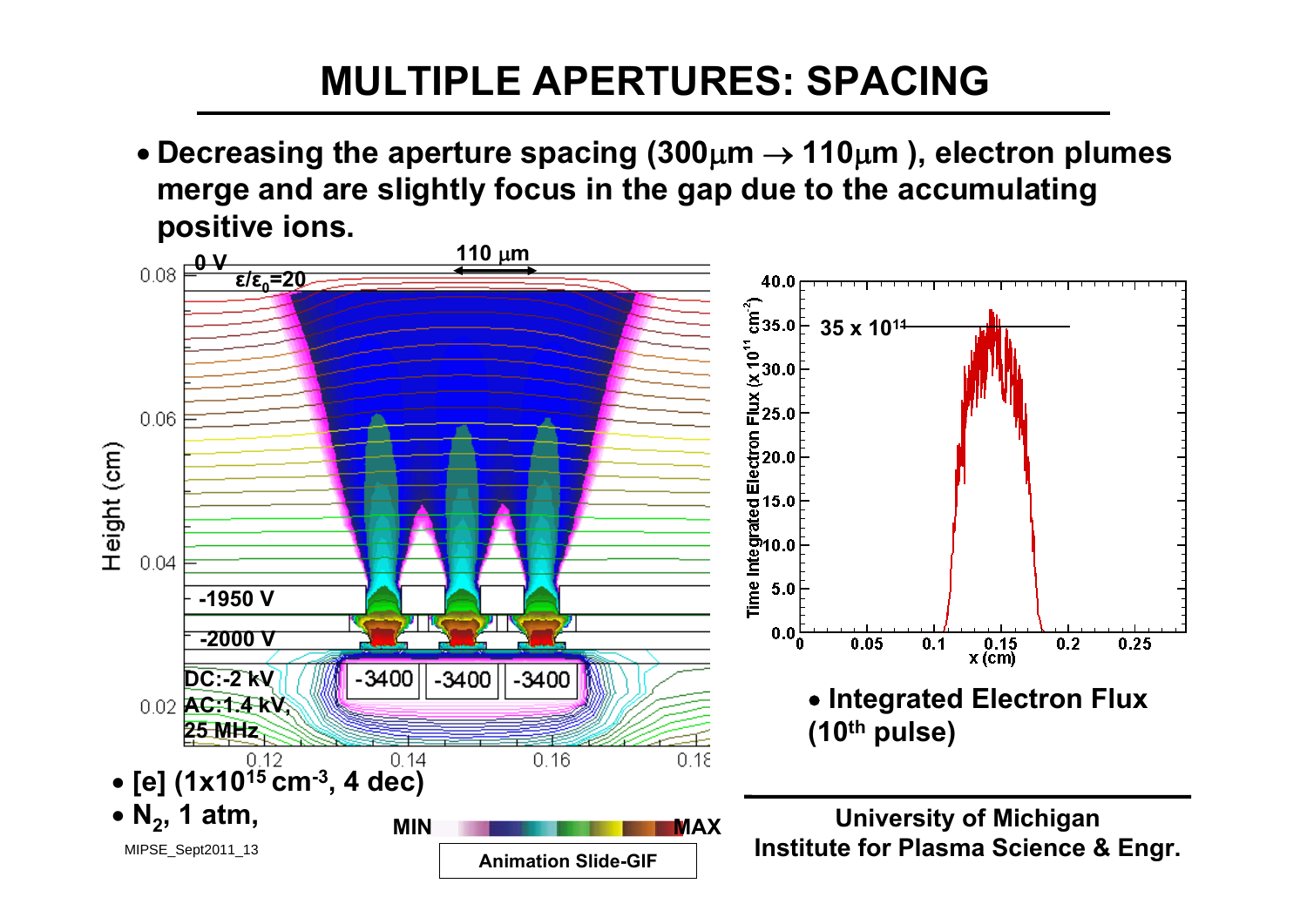#### **MULTIPLE APERTURES: SPACING**

- **By decreasing the spacing of apertures, the three e-plumes merge to form a single current beam.**
- **Due to the merging of three e-plumes, instantaneous electron flux is larger and broadened in width.**



**Institute for Plasma Science & Engr.**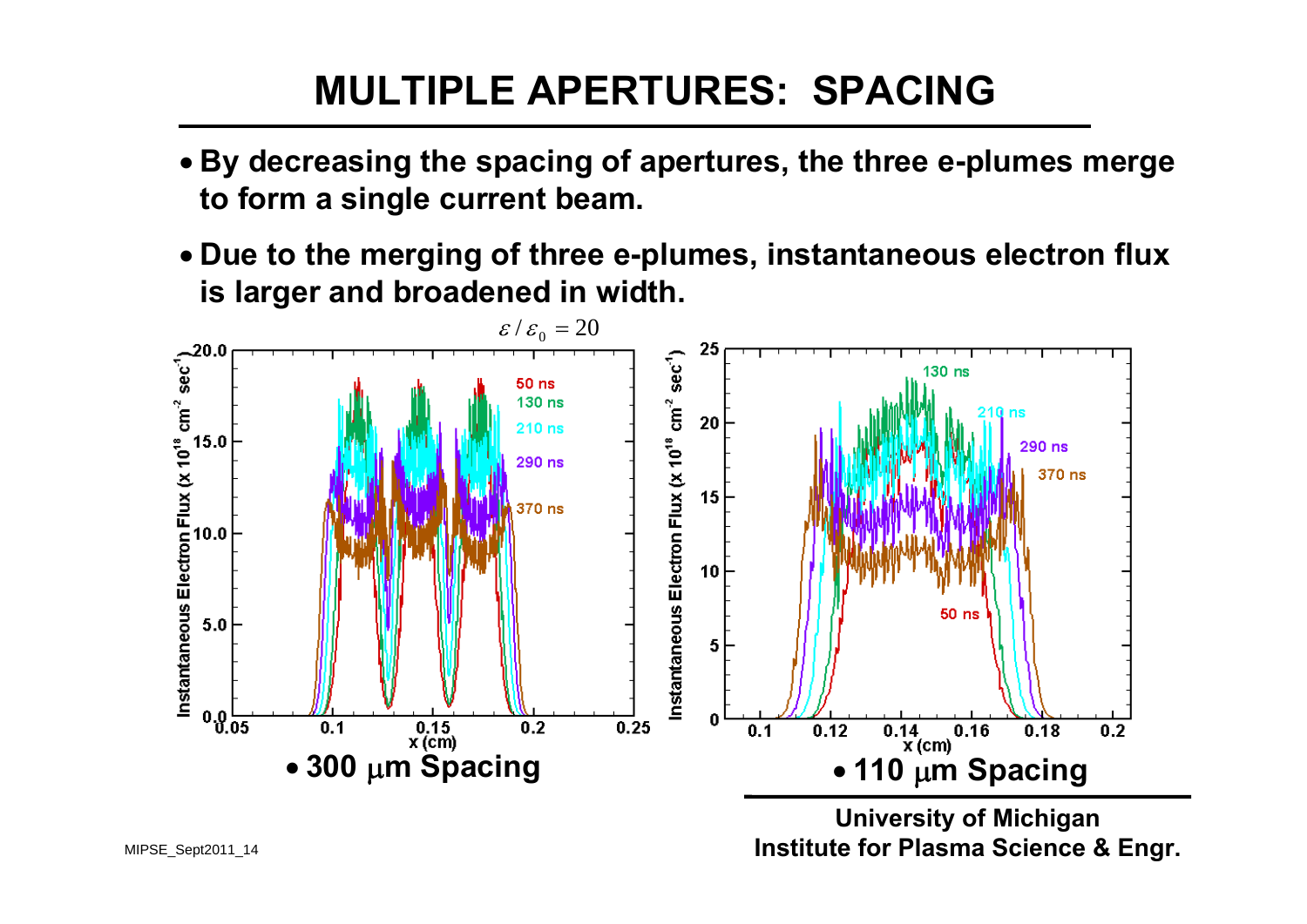## **MULTIPLE APERTURES: DIELECTRIC EFFECT**

- **The surface charge on top dielectric creates lateral local electric fields which broaden the electron plume.**
- **By decreasing the dielectric constant ( ε / ε <sup>0</sup>=20** <sup>→</sup>**1), dielectric charging effect starts earlier. E-plume is not only broadened but directed towards less charged region. 300 m 0 V**

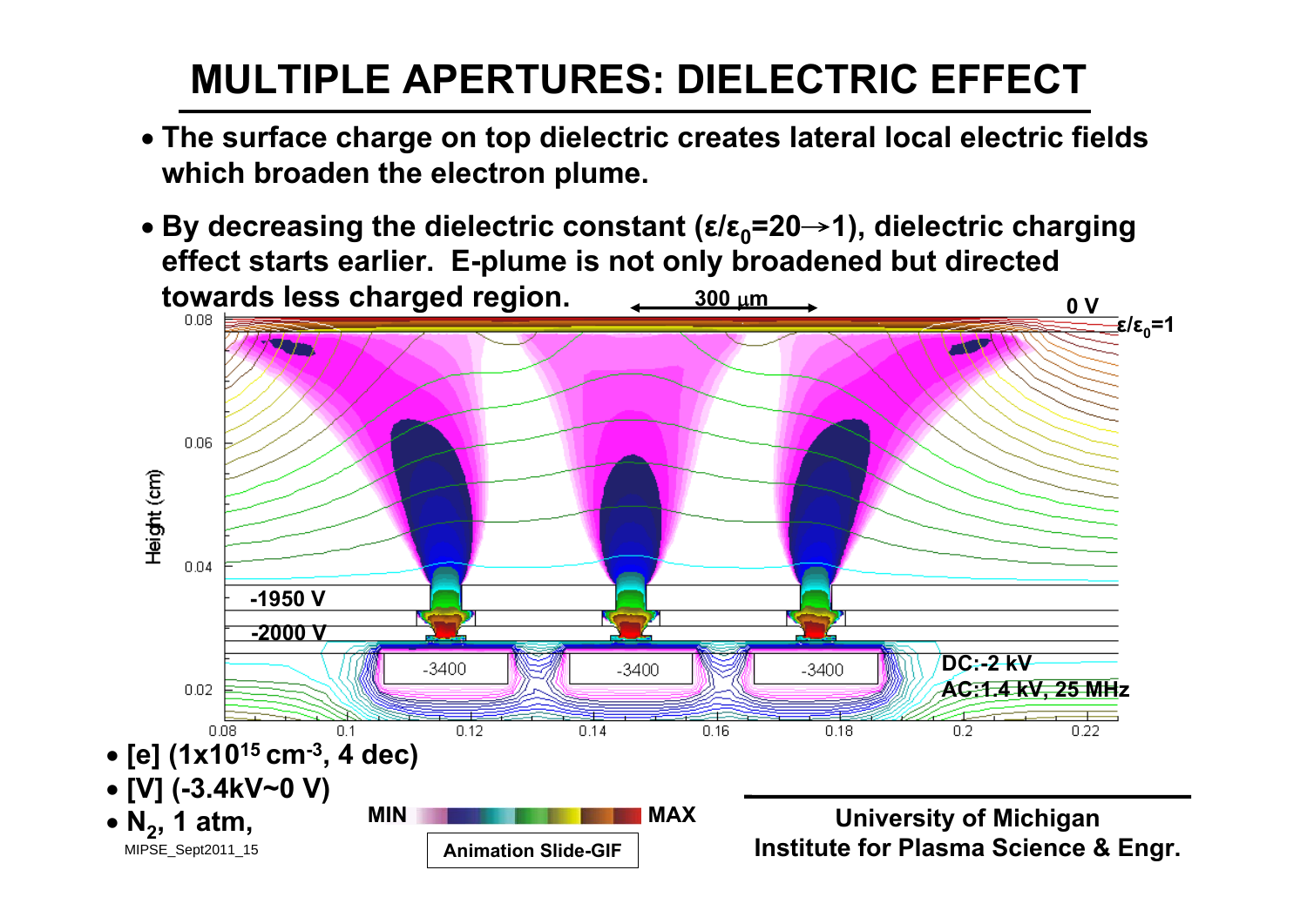## **MULTIPLE APERTURES: DIELECTRIC EFFECT**

- **At high dielectric constant ( ε / ε <sup>0</sup>=20), e-plume initially increases due to positive charge accumulation in gap, then it decreases due to negative surface charge.**
- At low dielectric constant (ε/ε<sub>0</sub>=1), charging effect starts earlier due to **lower capacitance. The e-flux is broadened and warped laterally towards less charged region.**



MIPSE\_Sept2011\_16

**Institute for Plasma Science & En gr.**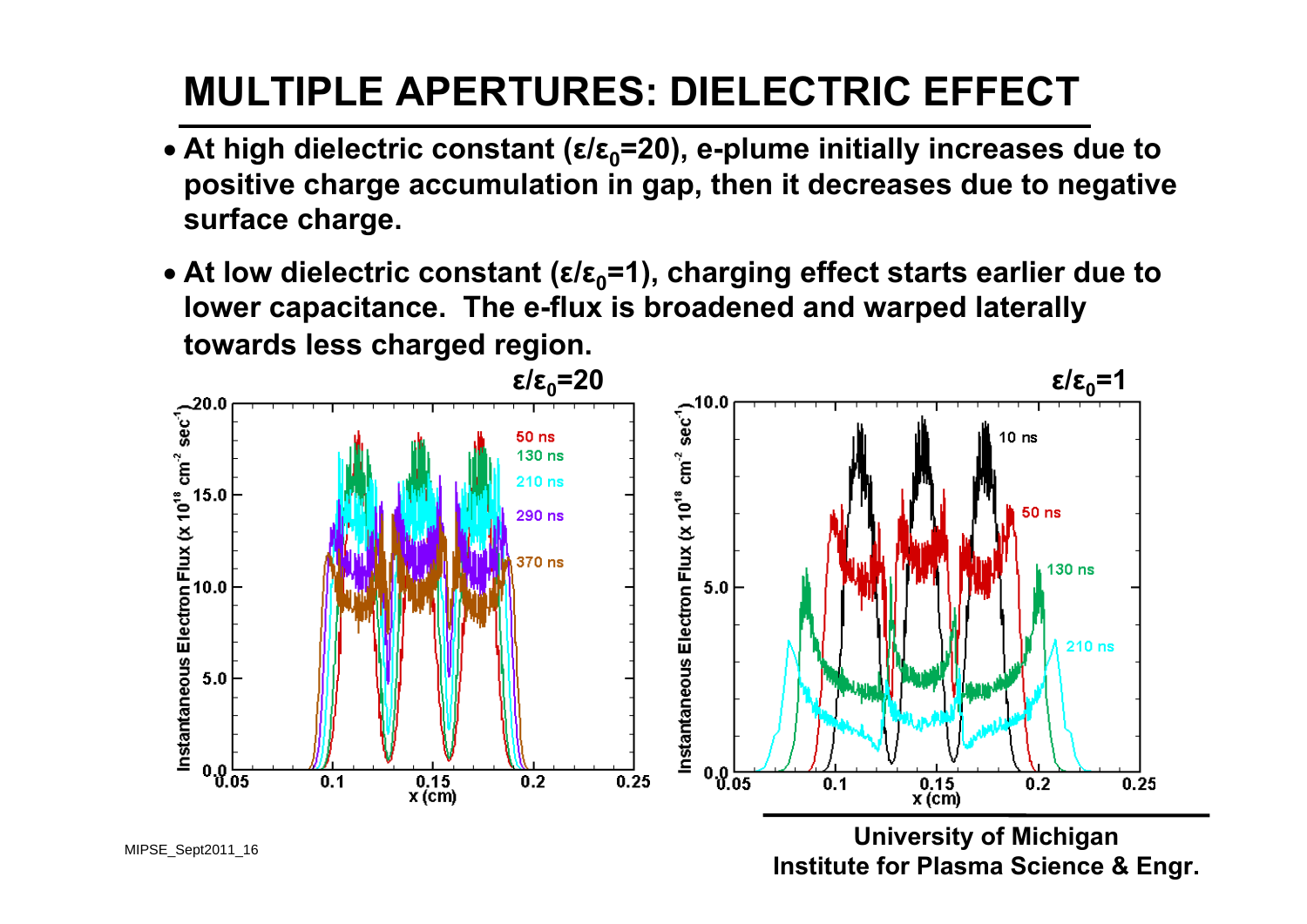#### **ELECTRON DENSITY vs FREQUENCY**



- **A probe adjacent to dielectric sheet to measure extracted electron density.**
- **At high frequency, e-flux is limited by rf voltage. [e] initially increases due to accumulation of positive ions, then decreases as a result of dielectric charging.**
- **At low frequency, e-flux limited by charging, [e] decreases.**
- **[e] tends to be larger at higher frequency.**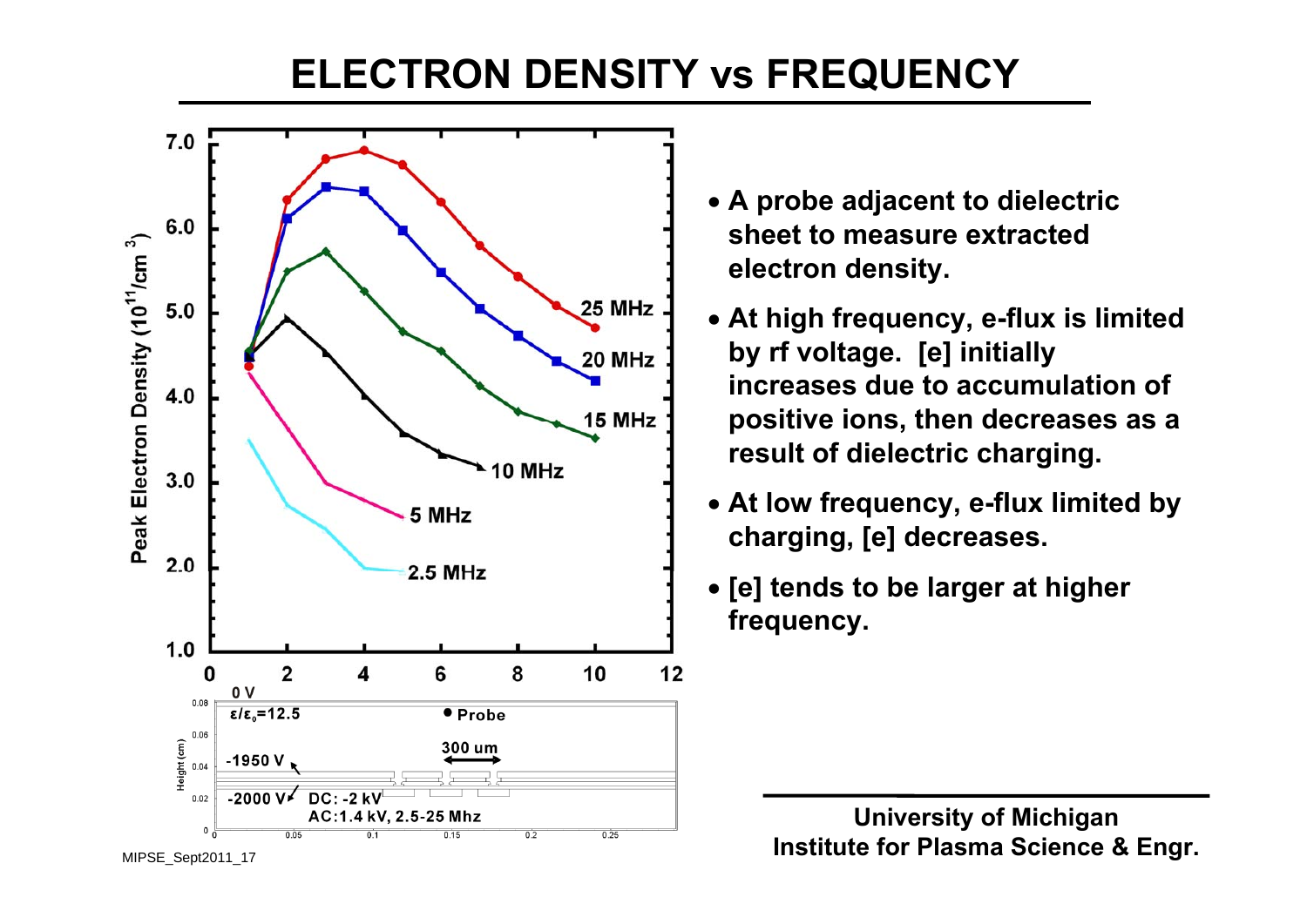#### **ELECTRIC POTENTIAL vs FREQUENCY**

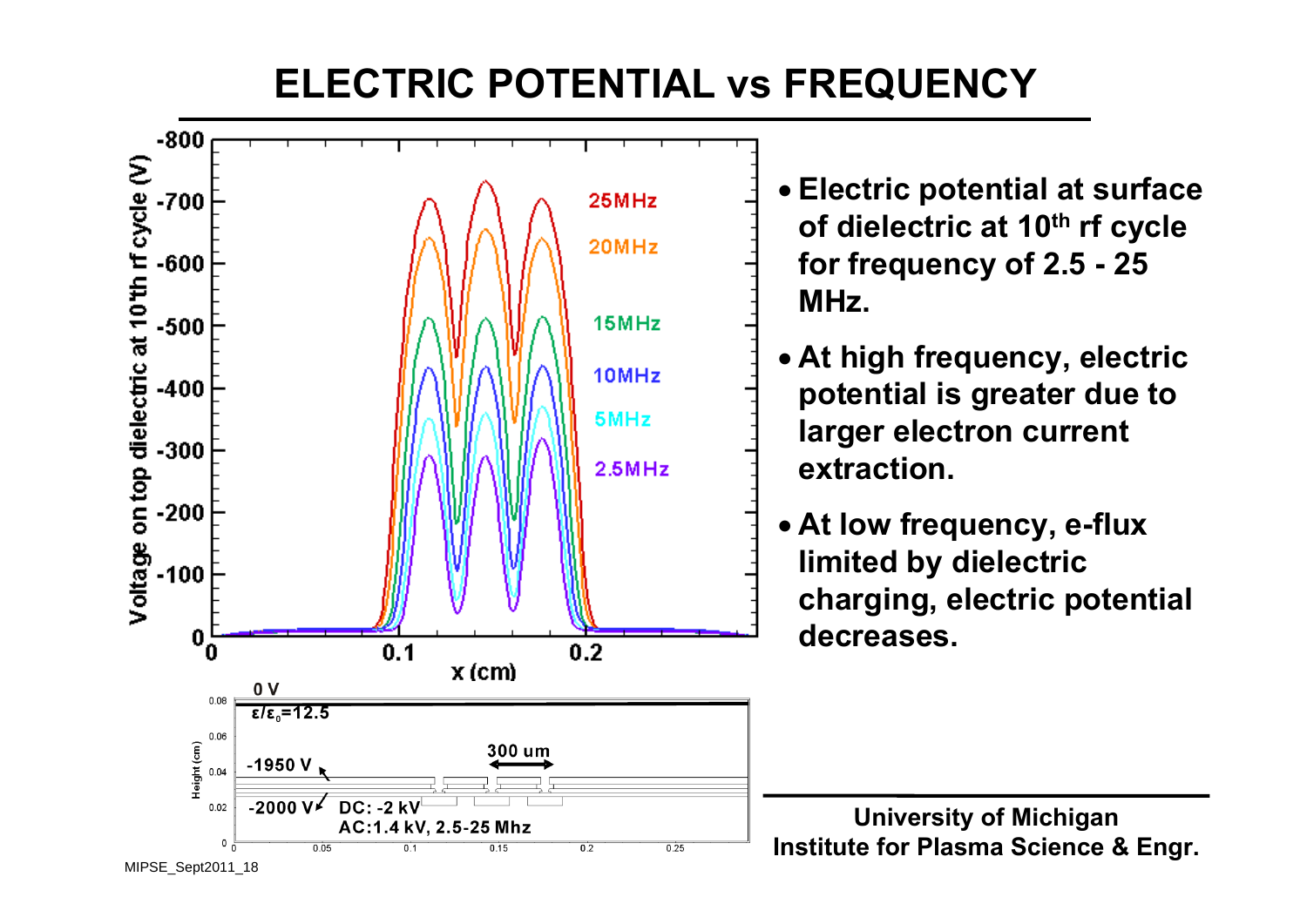#### **POTENTIAL PROFILE vs GAS COMPOSITION**